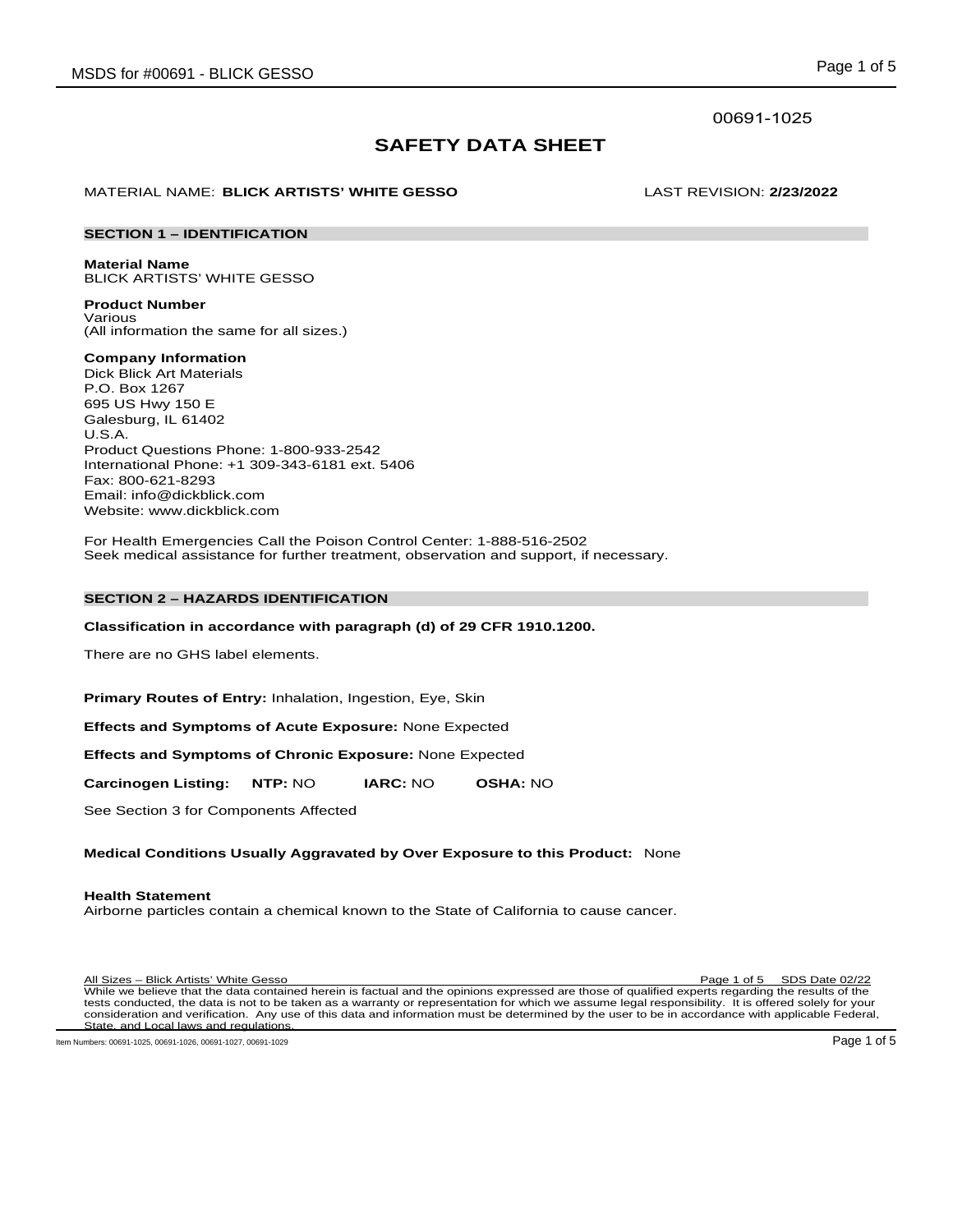# **SECTION 3 – COMPOSITION / INFORMATION ON INGREDIENTS**

| Ingredient        |                                                                                                                                                                                              | CAS# | <b>PEL/TLV</b><br>(MG/M#) | Max<br>% Weight | <b>NTP</b> | <b>IARC</b> |
|-------------------|----------------------------------------------------------------------------------------------------------------------------------------------------------------------------------------------|------|---------------------------|-----------------|------------|-------------|
| <b>NONE</b>       |                                                                                                                                                                                              |      |                           |                 |            |             |
|                   | <b>SECTION 4 - FIRST AID MEASURES</b>                                                                                                                                                        |      |                           |                 |            |             |
| <b>Skin</b>       | Wash skin with soap and water or use a product specifically formulated for water based acrylic<br>removal. If irritation persists seek medical help.                                         |      |                           |                 |            |             |
| Eye               | Check for and remove any contact lenses.<br>Flush eyes up to 15 minutes with water, holding eye lids open.<br>If irritation persists seek medical help.                                      |      |                           |                 |            |             |
| <b>Inhalation</b> | If person is showing adverse effects, remove person to fresh air.<br>Seek medical help if symptoms occur.                                                                                    |      |                           |                 |            |             |
| Ingestion         | Treat Symptomatically.<br>Never give anything by mouth to an unconscious person.<br>Seek medical help if symptoms occur.<br>If swallowed, call your Poison Control Center at 1-800-222-1222. |      |                           |                 |            |             |

Seek medical assistance for further treatment, observation and support, if necessary.

#### **Advice to Doctor:**

This product carries the A.P. Seal, conforms to ASTM D4236, and is certified non-toxic by a toxicologist in association with the Art & Craft Materials Institute, Hanson, MA 02341 USA.

| <b>SECTION 5 - FIRE FIGHTING MEASURES</b>    |                                              |
|----------------------------------------------|----------------------------------------------|
| Flash Point (Method):                        | N/A                                          |
| <b>Autoignition Temperature:</b>             | N/A                                          |
| Explosion Limits in Air (% by Volume):       | Not Explosive                                |
| <b>Extinguishing Media:</b>                  | No Special Media Required                    |
| <b>Fire Fighting Procedures:</b>             | No Special Fire Fighting Procedures Required |
| <b>Unusual Fire &amp; Explosion Hazards:</b> | Not Combustible                              |
|                                              |                                              |

# **SECTION 6 – ACCIDENTAL RELEASE MEASURES**

# **Steps to be Taken in Case a Material is Spilled**

Clean up in accordance with all applicable regulations. Absorb spillage with non-combustible, absorbent material. For waste disposal, see Section 13.

All Sizes – Blick Artists' White Gesso Page 2 of 5 SDS Date 02/22 While we believe that the data contained herein is factual and the opinions expressed are those of qualified experts regarding the results of the tests conducted, the data is not to be taken as a warranty or representation for which we assume legal responsibility. It is offered solely for your consideration and verification. Any use of this data and information must be determined by the user to be in accordance with applicable Federal, State, and Local laws and regulations.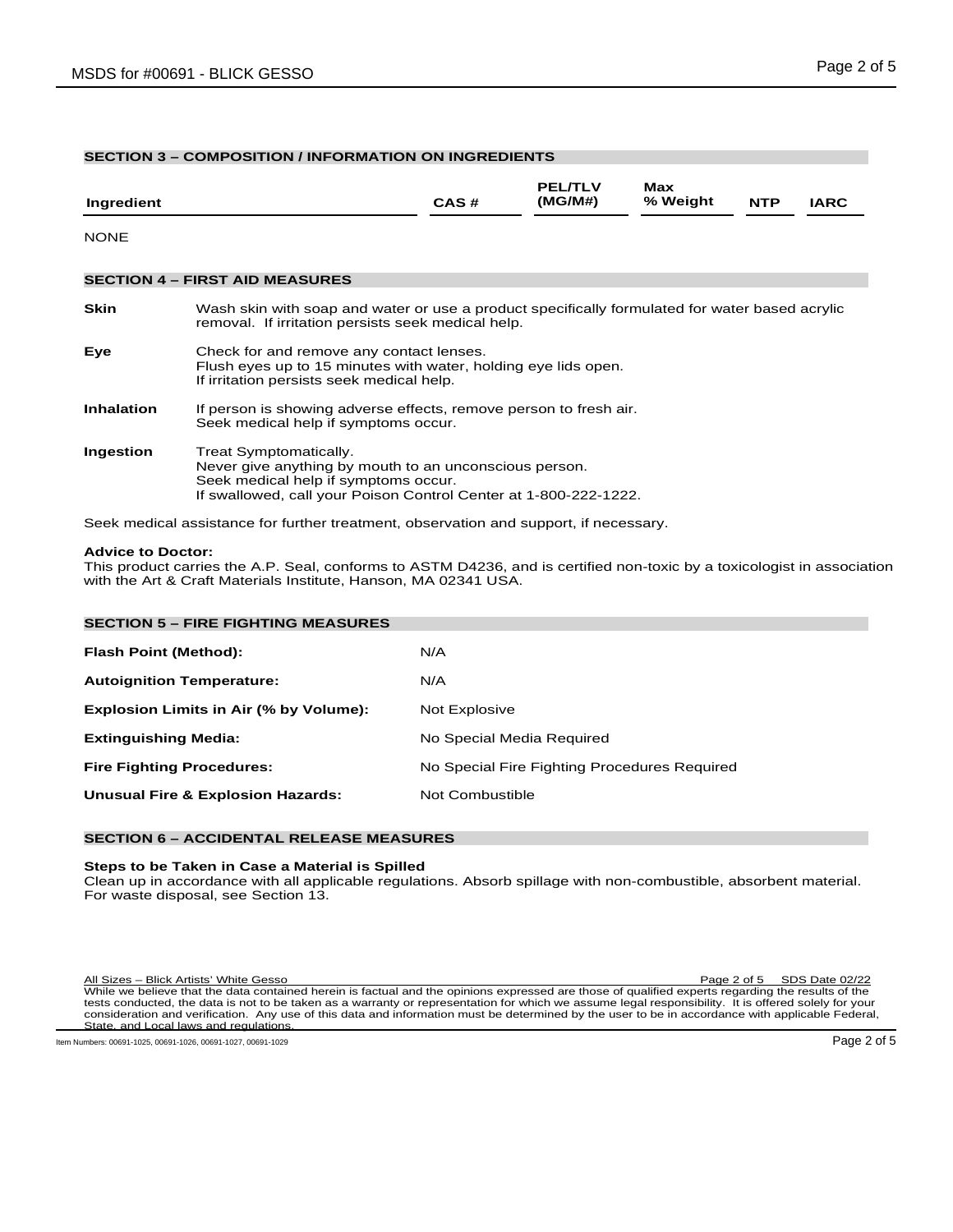- **Large Spills:** Stop the flow of material, if this is without risk. Dike the spilled material, where this is possible.
	- Absorb with dry earth, sand or other non-combustible material.
- **Small Spills:** Mop up or absorb with earth, sand or other non-combustible material and transfer to containers for later disposal. Clean surface thoroughly to remove residual contamination. Never return spills to original containers for re-use.

# **Environmental Precautions**

Avoid discharge into drains, water courses or onto the ground. Use appropriate containment to avoid environmental contamination.

# **SECTION 7 – HANDLING AND STORAGE**

#### **Precautions for Safe Handling**

Good industrial hygiene practice requires that exposure be maintained below the TLV. This is preferably achieved through the provision of adequate ventilation. When exposure cannot be adequately controlled in this way, personal respiratory protection should be employed.

Avoid contact with eyes. Avoid skin contact.

Observe good hygiene practices; wash hands after use.

#### **Storage Requirements**

Store at room temperature; keep from freezing. Recommended storage conditions are between 34° F and 122 °F (1° C and 50 °C). Store in original tightly closed container.

#### **SECTION 8 – EXPOSURE CONTROL / PERSONAL PROTECTION**

| <b>Respiratory Protection &amp; Special Ventilation Requirements:</b> None needed under normal conditions of use |                                            |
|------------------------------------------------------------------------------------------------------------------|--------------------------------------------|
| <b>Protective Gloves:</b>                                                                                        | None needed under normal conditions of use |
| <b>Eve Protection:</b>                                                                                           | None needed under normal conditions of use |
| <b>Other Protective Equipment:</b>                                                                               | None needed under normal conditions of use |
| <b>Engineering Controls:</b>                                                                                     | None Required                              |

#### **Hygienic Work Practices**

Always observe good personal hygiene measures, such as washing after handling the material and before eating, drinking and/or smoking.

# **SECTION 9 – PHYSICAL AND CHEMICAL PROPERTIES**

**Boiling Point:** N/A **Specific Gravity (H2O=1):** N/A **Vapor Pressure:** N/A **Melting Point:** N/A **Melting Point:** N/A **Specific Vapor Density (AIR=1):** N/A **Melting Point:** Exaporation Rate: Slower than Ether **Specific Vapor Density (AIR=1): N/A Solubility in Water: N/A** 

**Reactivity in Water: Non-Reactive** 

**Appearance & Odor:** Thick Acrylic Liquid. May have slight ammonia smell.

All Sizes – Blick Artists' White Gesso Page 3 of 5 SDS Date 02/22

While we believe that the data contained herein is factual and the opinions expressed are those of qualified experts regarding the results of the tests conducted, the data is not to be taken as a warranty or representation for which we assume legal responsibility. It is offered solely for your consideration and verification. Any use of this data and information must be determined by the user to be in accordance with applicable Federal, State, and Local laws and regulations.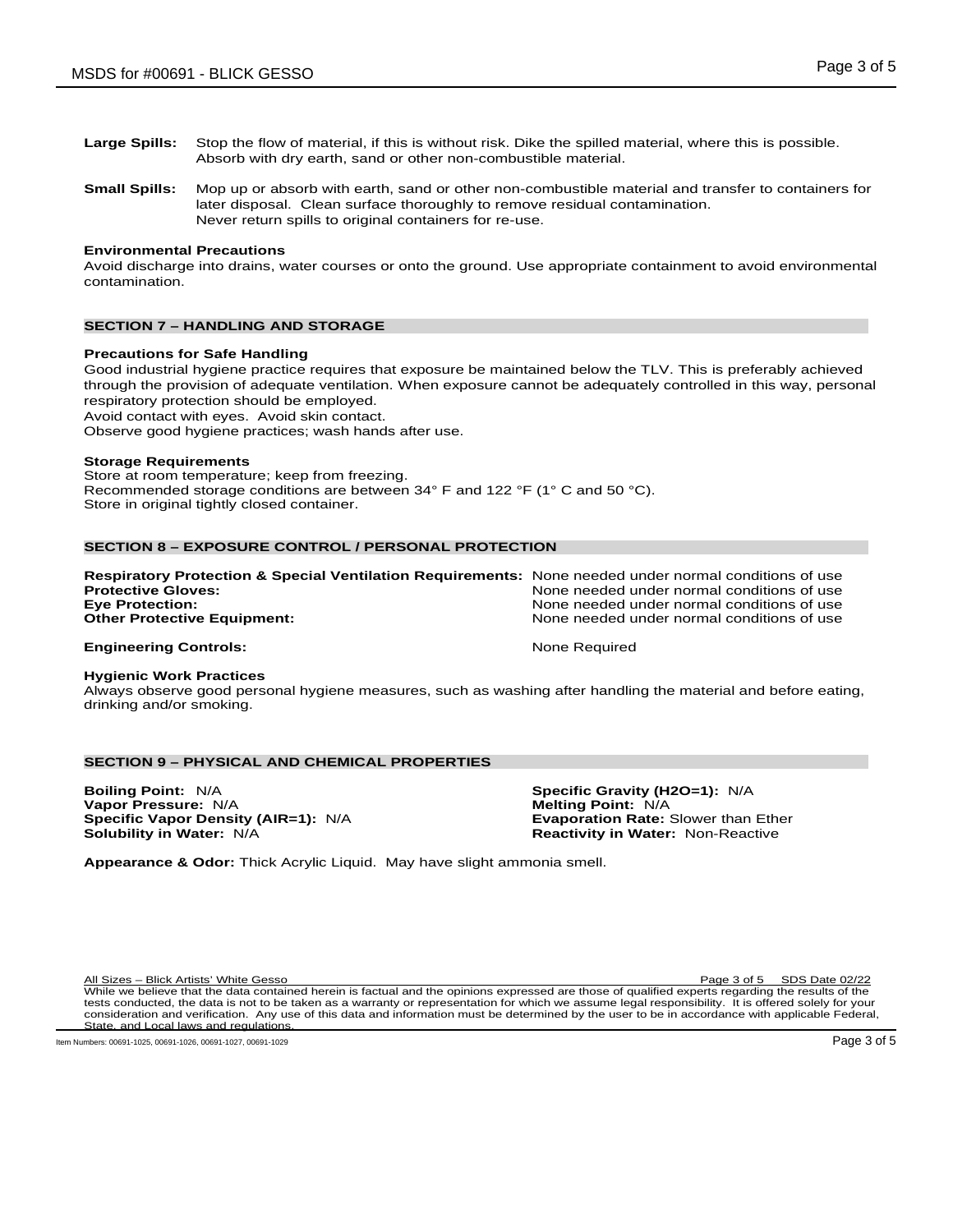# **SECTION 10 – STABILITY AND REACTIVITY**

# **SECTION 11 – TOXICOLOGICAL INFORMATION**

| Acute Effects Associated with the use of this material: | None Expected |
|---------------------------------------------------------|---------------|
|---------------------------------------------------------|---------------|

### **The toxicological information for the components is:** Non-toxic

# **Art & Craft Materials Institute (ACMI):**

This product carries the A.P. Seal, conforms to ASTM D4236, and is certified non-toxic by a toxicologist in association with the Art & Craft Materials Institute, Hanson, MA 02341 USA.

#### **SECTION 12 – ECOLOGICAL INFORMATION**

#### **Ecotoxicity**

The product is not classified as environmentally hazardous. No harmful effects known other than those associated with suspended inert solids in water.

# **SECTION 13 – DISPOSAL CONSIDERATIONS**

**RCRA Hazard Class (40 CFR 261):** This product is not classified as hazardous waste.

# **Waste Disposal Method**

Dispose of in accordance with International, Federal, State and Local regulations.

# **SECTION 14 – TRANSPORT INFORMATION**

**U.S. DOT (49 CFR 172.101):** This product is not a hazardous material as classified by CFR 172.101.

# **SECTION 15 – REGULATORY INFORMATION**

#### **US Federal Regulations**

Contents of this SDS comply with OSHA Hazard Communications Standard 29 CFR 1910.1200 EPA SARA TITLE III<br>Chemical Listings: None Chemical Listings:

| Section 302.4 Extremely Hazardous Substances (40 CFR 355): | None  |
|------------------------------------------------------------|-------|
| Section 313 Toxic Chemicals (40 CFR 372):                  | None. |

| All Sizes – Blick Artists' White Gesso                                                                                                               | Page 4 of 5 SDS Date 02/22 |
|------------------------------------------------------------------------------------------------------------------------------------------------------|----------------------------|
| While we believe that the data contained herein is factual and the opinions expressed are those of qualified experts regarding the results of the    |                            |
| tests conducted, the data is not to be taken as a warranty or representation for which we assume legal responsibility. It is offered solely for your |                            |
| consideration and verification. Any use of this data and information must be determined by the user to be in accordance with applicable Federal,     |                            |
| State, and Local laws and regulations.                                                                                                               |                            |